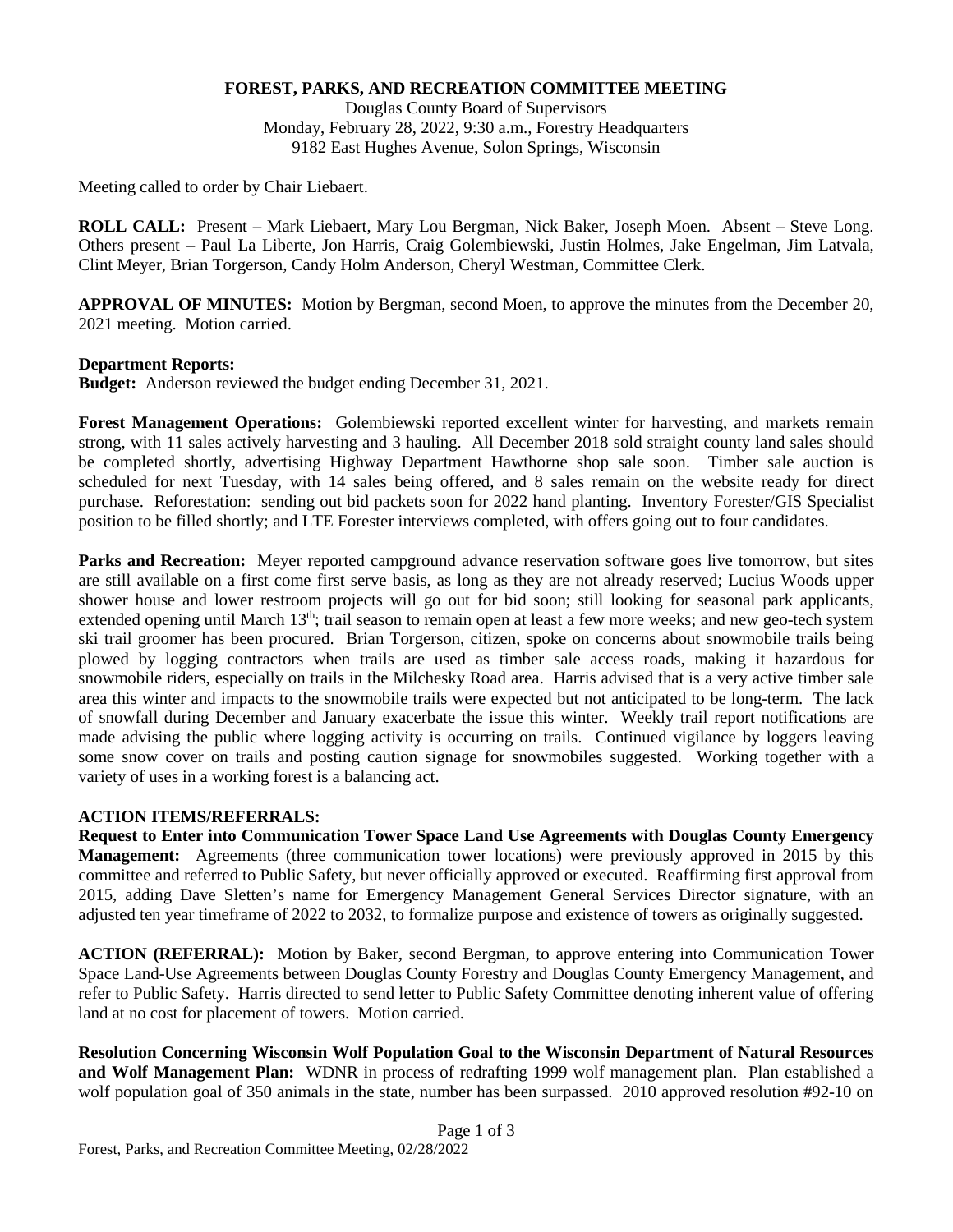record supporting 350 animals or less. Requesting reaffirmed support by Douglas County for a wolf population goal of 350 animals or less.

**ACTION (RESOLUTION):** Motion by Bergman, second Baker, to approve resolution concerning wolf population goal to the WDNR and Wolf Management Plan, supporting population goal of 350 animals or less, and forward to County Board. Motion carried unanimously.

**Request to Increase Timber Sales Revenue Reserve Cap from Current Amount of \$1 Million Dollars (Declaration of Unassigned General Fund Prior Year Surplus Policy):** Discussion about needing a larger reserve fund due to market volatility and future economic uncertainty. Suggestion to increase the current cap from \$1,000,000 to \$2,000, 000 maintaining the current 15% funding mechanism.

**ACTION (REFERRAL/RESOLUTION):** Motion by Liebaert, second Baker, to increase timber sales revenue reserve cap from \$1,000,000 to \$2,000,000 maintaining the current 15% funding mechanism, and forward to Administration Committee and County Board. Motion carried unanimously.

**Request to Resolve Town of Summit Encroachment on County Forest Land:** Map in packet identifying property in question in the Town of Summit. Request to authorize Liebaert and Harris to negotiate a settlement with landowner to include one or a combination of the following resolutions: land exchange, land sale, or removal of encroachment items from county land, possibly seeking county expense reimbursement for related work from landowner.

**ACTION:** Motion by Bergman, second Baker, to authorize Liebaert and Harris to negotiate a settlement with landowner to resolve encroachment. Motion carried.

# **2021 Budget:**

**Carryovers/Reserves:** Harris reviewed - Land Acquisition corrected to \$171,519 for new total of \$1,334,284.

**ACTION (REFERRAL/RESOLUTION):** Motion by Baker, second Moen, to approve carryovers/reserves as presented and refer to Administration Committee and County Board. Motion carried unanimously.

**Release of Reserve and Capital Reserve Funding:** Harris reviewed list.

**ACTION (REFERRAL/RESOLUTION):** Motion by Baker, second Bergman, to approve release of reserve and capital reserve funding as presented, and refer to Administration Committee and County Board. Motion carried unanimously.

**Year-end Transfer of Excess Revenue to the General Fund:** Harris reviewed. Transfer amount corrected to \$100,000.

**ACTION (REFERRAL/RESOLUTION):** Motion by Bergman, second Moen, to approve the transfer of \$100,000 to the General Fund, and refer to Administration Committee and County Board. Motion carried unanimously.

# **INFORMATIONAL ITEMS/CORRESPONDENCE/UPDATES/REPORTS:**

**2021 Summary for Forestry Department (Sheriff's Department):** Engelman reported on 2021 law enforcement summary for county ordinance violations. Citations (32); total incidents (140) issued totaling citation revenue of \$6,238.80. Overall number of incidents significantly up from last year and seeing a trend of more forest related offenses on undeveloped forest lands.

**Village of Solon Springs Railroad Road Crossing Reduction:** Letter to village from Harris in packet advising of concerns if Marion Avenue is selected for closure. A public informational meeting is scheduled today at 6:00 p.m.